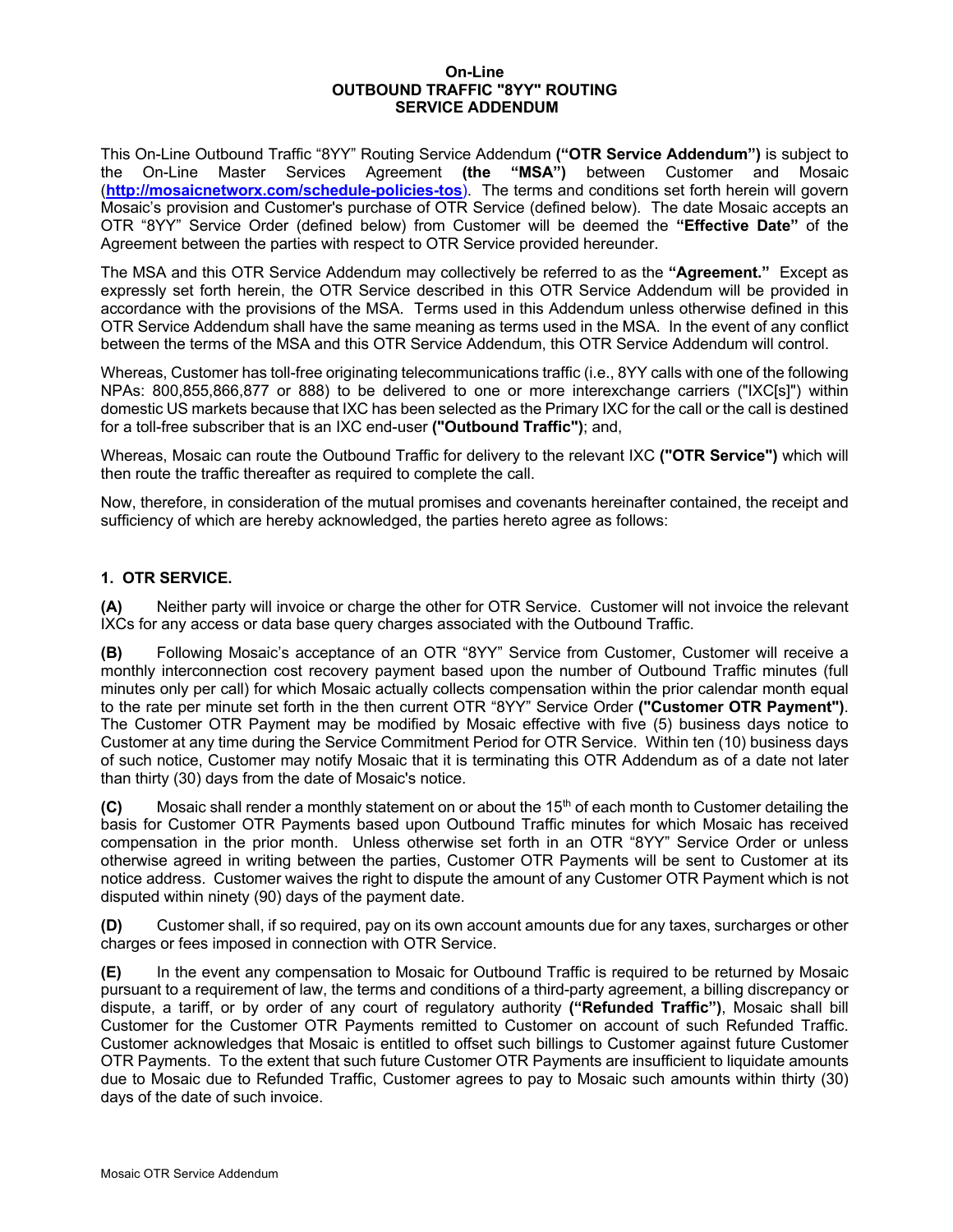## **2. OTR SERVICE INTERCONNECTION AND TRAFFIC RESTRICTION.**

**(A)** Customer will interconnect with Mosaic's network facilities as directed by Mosaic for purposes of sending Mosaic Outbound Traffic for OTR Service.

**(B)** To the extent that any Outbound Traffic is generated by prerecorded and/or autodialed calls **[***aka, "Robocalls"***]**, Mosaic reserves the right to exclude such traffic from Customer OTR Payments. In the event Outbound Traffic is generated by Robocalls, Mosaic further reserves the right to terminate OTR Service to Customer at its sole discretion upon notice to Customer.

## **3. SERVICE COMMITMENT.**

The Service Commitment for all OTR Service will be month-to-month commencing on the OTR Service Addendum Effective Date **("Start of Service"),** and subject to termination without further liability by Mosaic or Customer upon at least thirty (30) days' prior written notice.

### **4. TERM / TERMINATION.**

**(A) Term.** This OTR Service Addendum will be effective as of the OTR Service Addendum Effective Date first set forth above and shall continue in full force and effect for a period which will be the longer of (i) one (1) year following the Effective Date, or (ii) until the termination or expiration of all OTR Service provided to Customer by Mosaic pursuant to this OTR Service Addendum.

**(B) Termination of Defective Service.** Customer will have the right to terminate OTR Service if Mosaic fails to cure a Defect associated with such Service within thirty (30) days after receipt of written notice of the same from Customer.

**(C) Termination of OTR Service Addendum.** A party will have the right to terminate this OTR Service Addendum if the other party breaches any material term or condition of the Agreement (including without limitation, Mosaic's Acceptable Use Policy) and fails to cure such breach as specifically provided for with respect to such breach (e.g., Customer's cure period for payment) or if no specific time period is provided for, then within thirty (30) days after receipt of written notice of the breach. A party may terminate this OTR Service Addendum if: (i) the other party becomes the subject of a voluntary petition in bankruptcy or any voluntary proceeding relating to insolvency, receivership, liquidation, or composition for the benefit of creditors; or (ii) the other party becomes the subject of an involuntary petition in bankruptcy or any involuntary proceeding relating to insolvency, receivership, liquidation, or composition for the benefit of creditors, if such petition or proceeding is not dismissed within 60 days of filing.

**(D) Effect of Termination of OTR Service Addendum.** Upon the effective date of termination of this OTR Service Addendum: (i) Mosaic will cease providing OTR Service hereunder and (ii) any and all payment obligations of Mosaic hereunder will only be effective with respect to OTC Service provided to the effective date of termination.

**(E) Survival of Terms.** In the event of any termination of this OTR Service Addendum, the terms and provisions contained herein that by their sense and context are intended to survive the performance thereof by the parties hereto shall so survive the termination hereof, including without limitation the provisions for indemnification and the making of any payments by Mosaic due hereunder.

# **5. CHANGE IN LAW.**

If any federal, state or local statute, rule order, regulation or order by a court of law or regulatory authority ILEC tariff change, or anything similar to the foregoing effects a change (a "Change in Law") which has a material adverse impact upon either party under this OTR Addendum, then the parties will use reasonable efforts under the circumstances to revise this OTR Addendum so that either or both parties are no longer impacted in a material adverse fashion and in a manner that preserves, to the fullest extent possible, the respective positions of the parties. If the parties are unable to agree upon revisions to this OTR Service Addendum in accordance with the foregoing provisions, then the party impacted in a material adverse manner shall have the right, at its sole discretion, to cease performance of the obligation(s) that is materially and adversely affected upon prior notice to the other party. The parties agree a Change in Law that decreases the switched access charges Mosaic may invoice IXCs relevant to the Outbound Traffic will impact Mosaic in a material adverse fashion and entitle Mosaic to invoke the operation of this Section.